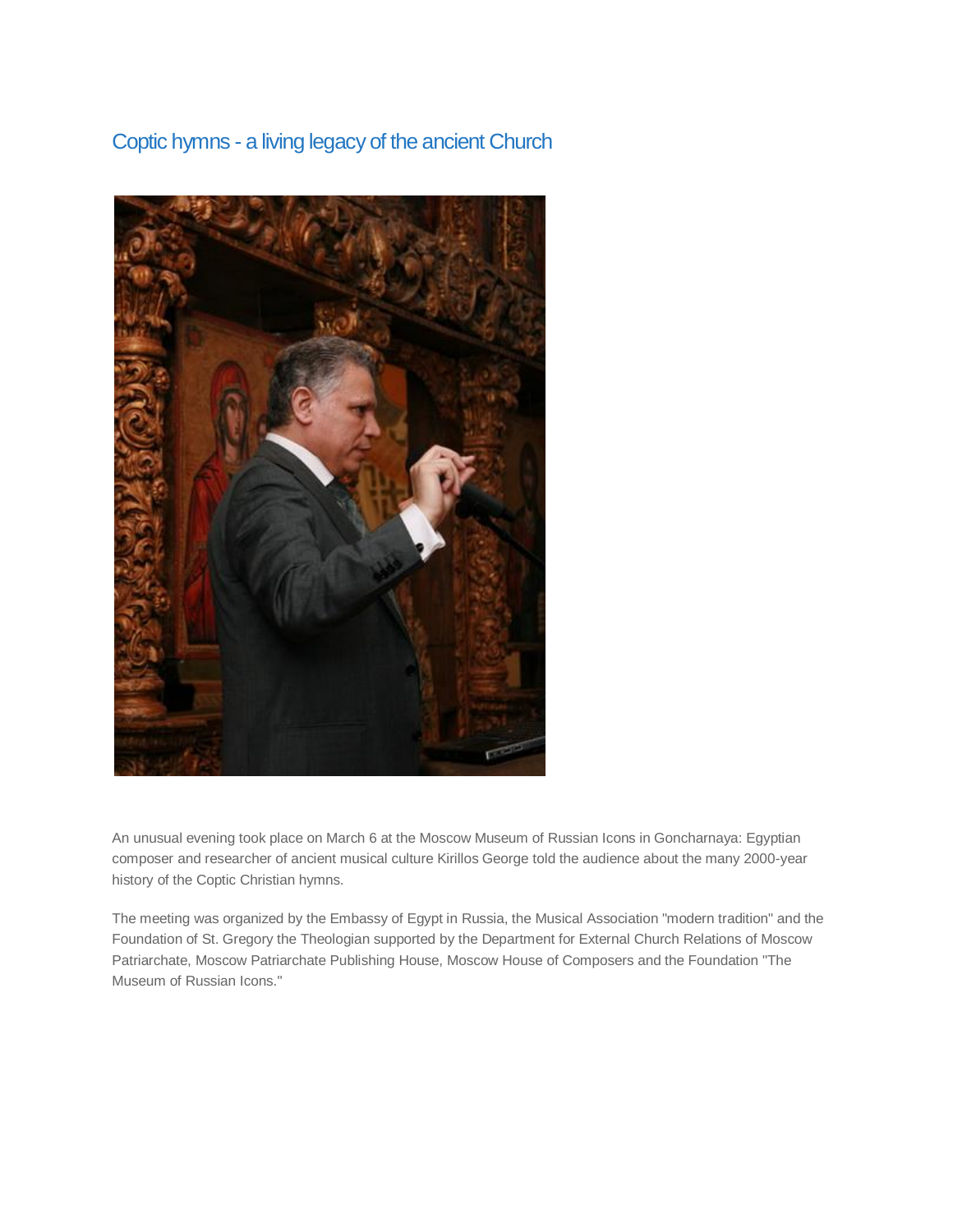

Counselor of the Embassy of Egypt's tourism in Russia, introduced George Nahed Nazmi Kirillosa as "a landmark figure in the Coptic Church of Egypt." This is not surprising when you consider that he is known not only as a brilliant musician, composer, music historian, lecturer of the National Academy of Arts, founder of the "Ensemble of David," the head of "Orchestra and Chorus Coptic Church" and "El-Nazer Ilah Orchestra and Chorus" but as an engineer, who, according to embassy staff, manages the construction of "the largest museum in Egypt."

In a message to Chairman of the Department for External Church Relations of Moscow Patriarchate, Metropolitan Hilarion, read out at the party chief editor of the Moscow Patriarchate Archpriest Vladimir Power, notes that familiarity with the original vocal samples of the ancient Christian heritage, "helps us get closer to understanding the deep roots of the Christian community of the world, that is so important for our common witness of Christ's truth. "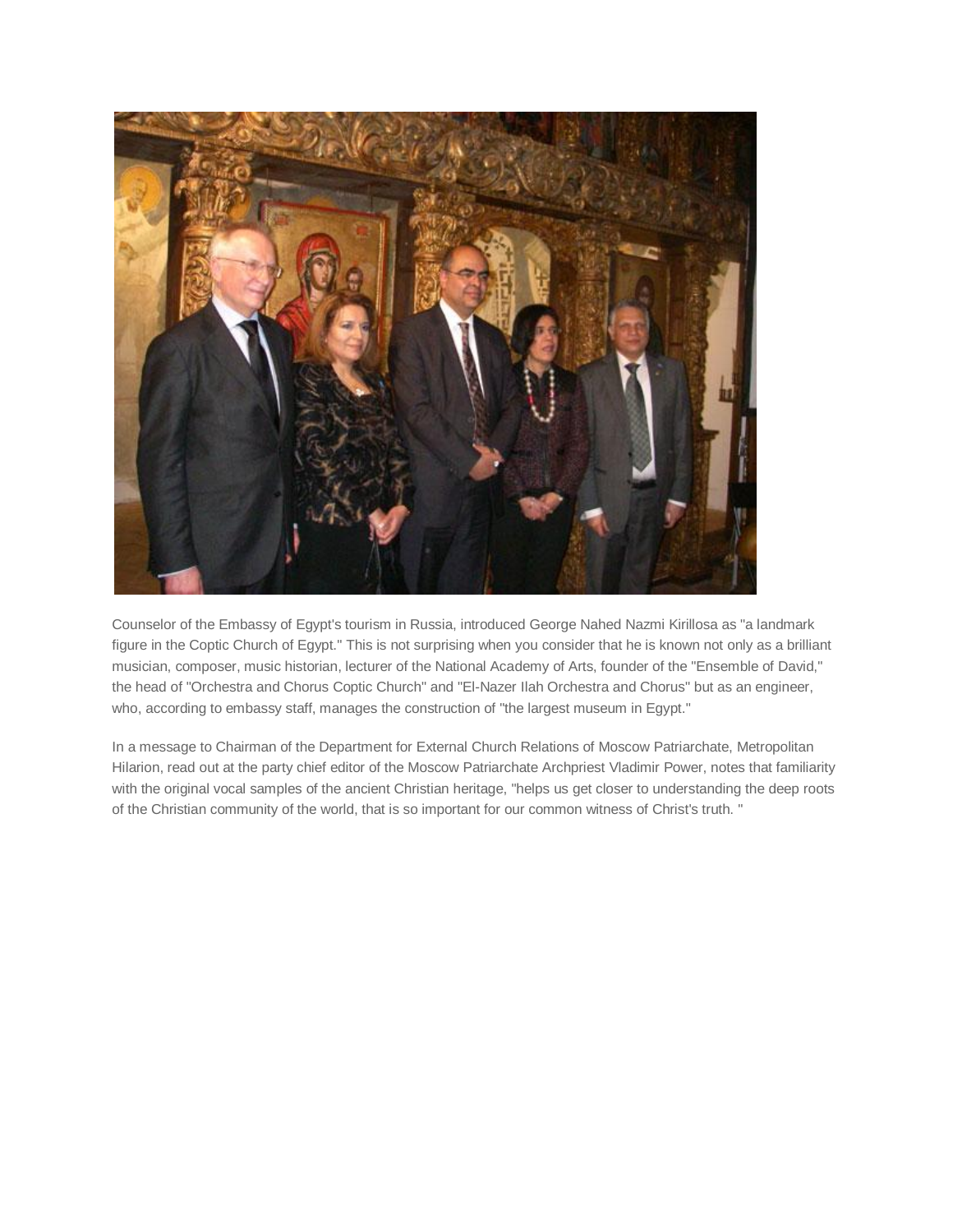

"I love the Coptic hymns and enthusiasm of their study," - these words Kirillos George began his lecture, which was accompanied by slides and his singing. At first he thought it necessary to clarify the term "Copt": it refers not to religion, but on a national and is synonymous with the name "Egypt." That is, the Copts - it was not originally Egyptian Christians, as is commonly believed, but more broadly, "Copt = Egypt - a country which is blessed with his presence, Jesus Christ," - said the lecturer.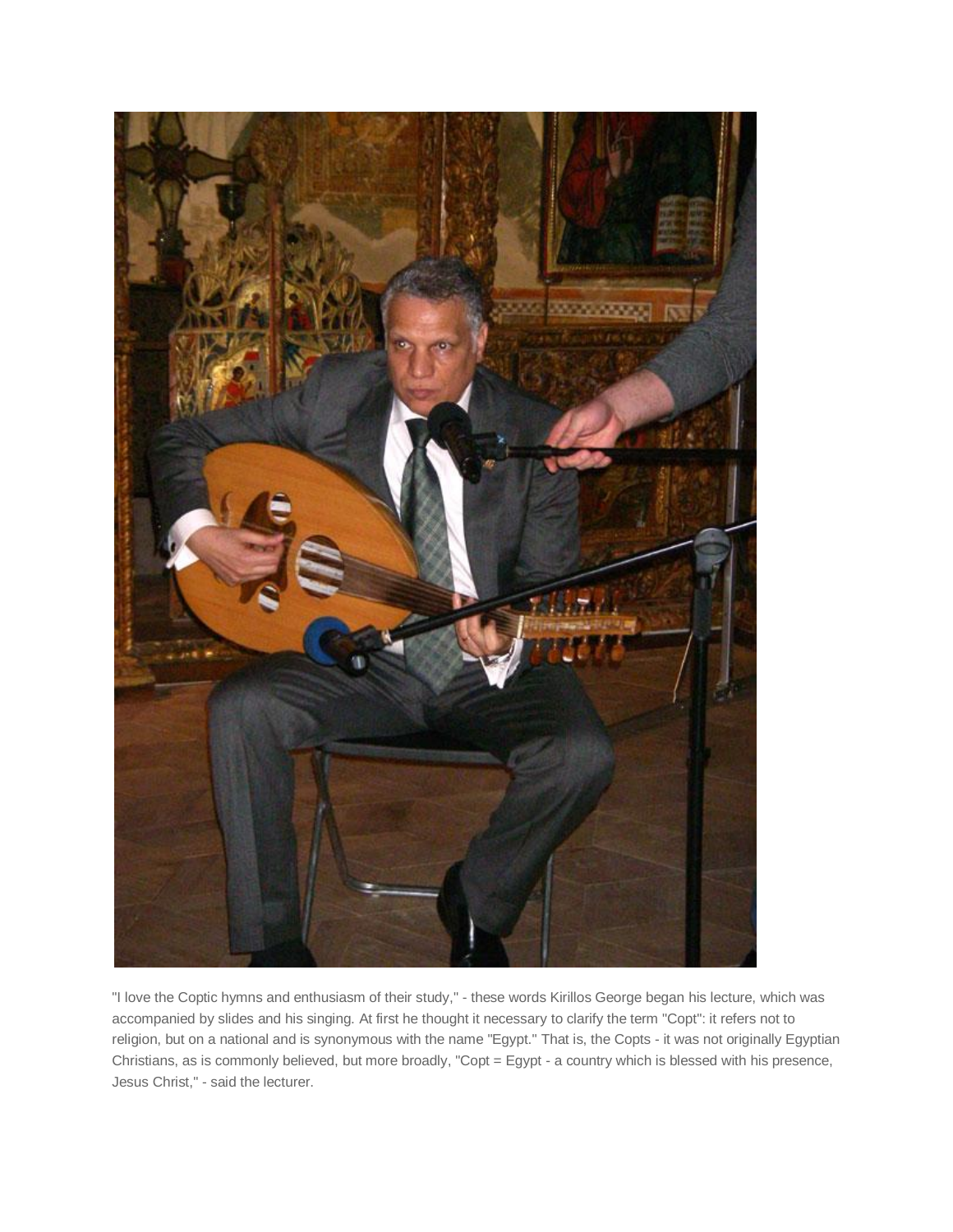The body of Coptic Christian hymns more than a thousand songs, they are known from ancient times through the centuries and passed from mouth to mouth. "Literally a miracle saved the Coptic Church is the legacy from the days when there was no notation method ... Over time, the tones and harmonies of hymns were fixed in the hearts of the Copts," - said Mr. Kirillos.

It is believed that the first Coptic hymns date back to Moses, after passing the Red Sea miraculously, he has sung the glory and thanksgiving to God, that was the beginning of the use of hymns in worship. There is no doubt that Christ, too, were known to the ancient Jewish hymns, and it can be argued that St.. St Mark "received the flame from the mouth of these hymns, and Christ came to Egypt, where he founded a theological school of Alexandria with the music department," continued the speaker. Therefore, the apostle Mark is the founder of the Coptic religious music, which is particularly booming in the first three centuries Christianity.

However, the Coptic hymns there is another source: the researchers found their relationship with the music of the ancient pharaohs. G. Kirillos brought evidence of the Jewish historian Philo of Alexandria, according to which the early Christians in Egypt, used by the ancient melodies, "stored in their subconscious," filling them with new content. Thus, the Coptic hymn "Golgotha", performed at the service of Good Friday, back to the music that was played during embalming and burial of the pharaohs. The musician played the hymn fragment of "Golgotha" and mentioned that it is mournful chant heard in major scale, which was known to the Egyptians long before the birth of Christ.

As for the mechanism of musical continuity, the main link in it were cantors appointed by the Church for centuries. Often, cantors were selected from the blind, who have "outstanding vocal abilities", in their duties included not only the performance of hymns in worship, but also training the choir of deacons. Cantor himself has also played on the cymbals, setting the rhythm, and deacons, accompanied by a triangle. Those percussion musical instruments the only ones allowed during the service, they serve "to control the tempo and to transmit a sense of joy," said G. Kirillos. He cited as reasons for the ban on the use of other tools: it is the need to distance themselves from the pagan rituals, accompanied by an abundance of instrumental music, and the secretive nature of Christian worship of the first centuries, and the apostolic choices in favor of "the synagogue rituals," which sounded just singing. "Personally, I agree with this ban, for the sake of tradition, in spite of all my love for musical instruments," said the visitor from Egypt, which has demonstrated excellent game on the triangle. "Imagine that all the hymns are performed only by the sounds of cymbals - God, what a headache! And if you do without instruments - what a bore! "- Expressive, he outlined the importance of musical instruments in the Coptic church.

By the way, Coptic hymns are expressive, but we are not talking about the rapid display of emotion, but of different musical techniques that help to clarify the essence of the songs. Thus, the "melodic repetitions" in the Litany may express "perseverance asking for forgiveness," and singing the first part of the hymn in honor of the Nativity in a whisper, "the atmosphere of" that special night. In the Easter hymn in the phrase "death by death," the first and second "death," sings quite differently, depending on the shades of meaning.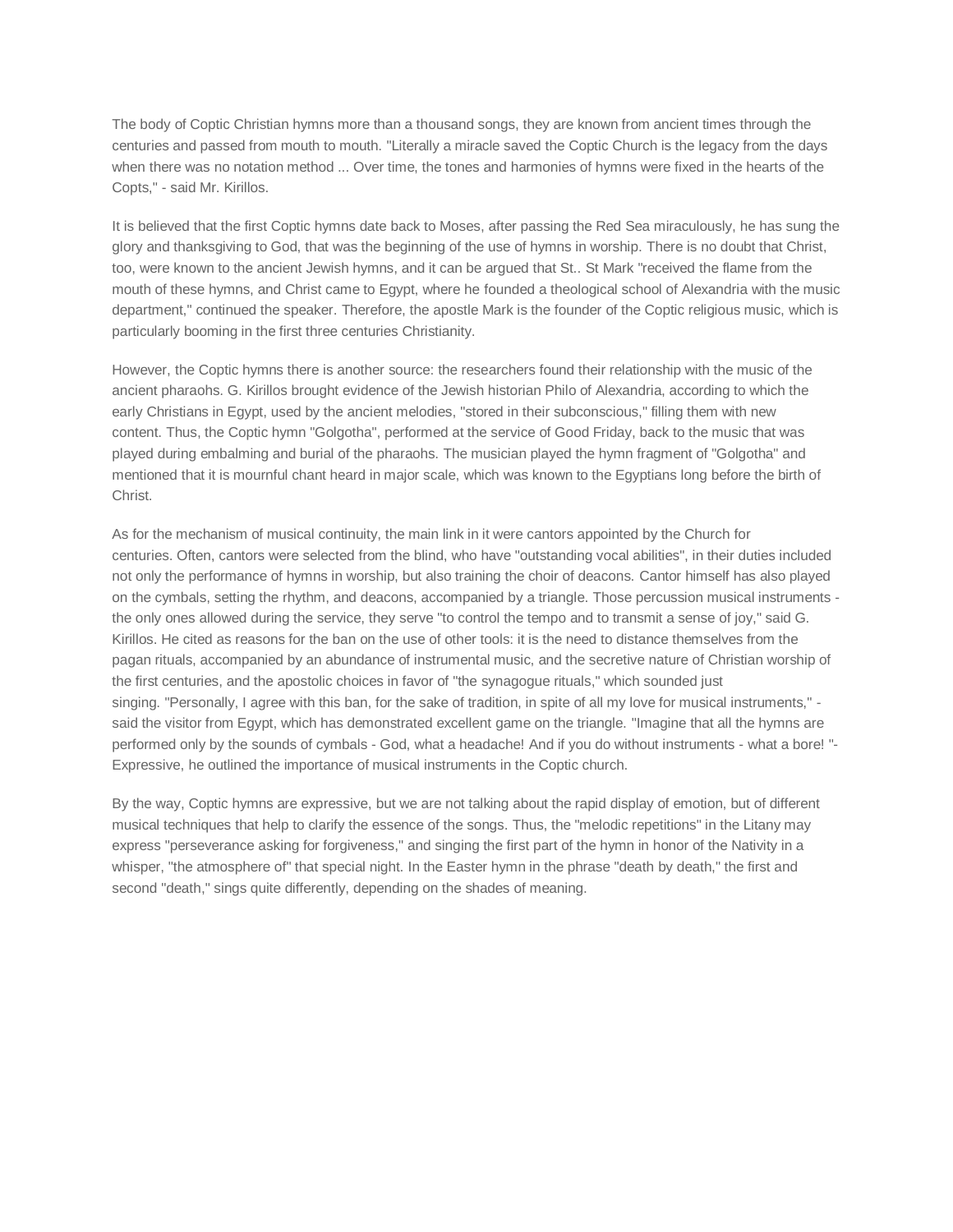

G. Kirillos also touched upon the language of Coptic hymns: Coptic alphabet that is based on Greek, included vowel sounds, which made the Coptic language "musical language". But with the arrival of the Arabs Coptic language, which communicated all the Egyptians, was ousted. Many Christian hymns have been translated into Arabic, which did not go for them, "led to distortions," says Mr. Kirillos. He illustrated his assertion by singing the same hymn in Coptic and Arabic languages, concluded: "It turns like a completely different hymn."

Then we went about the features of the Coptic hymnography. Thus, these songs are distinguished "ornament" when the main part of the song, performed in unison, echoed by "ornament" - improvised polyphony. Coptic hymns characterized as "redundant chord" ("melisma") - one vowel stretch for a few tones, which is typical for ancient znamenny chant. Lecturer sang the same phrase, "Praise Him and exalt Him for ever and ever": "usual" it sounds like 5 seconds, and "redundant chord" can enjoy it as much as 7 minutes.